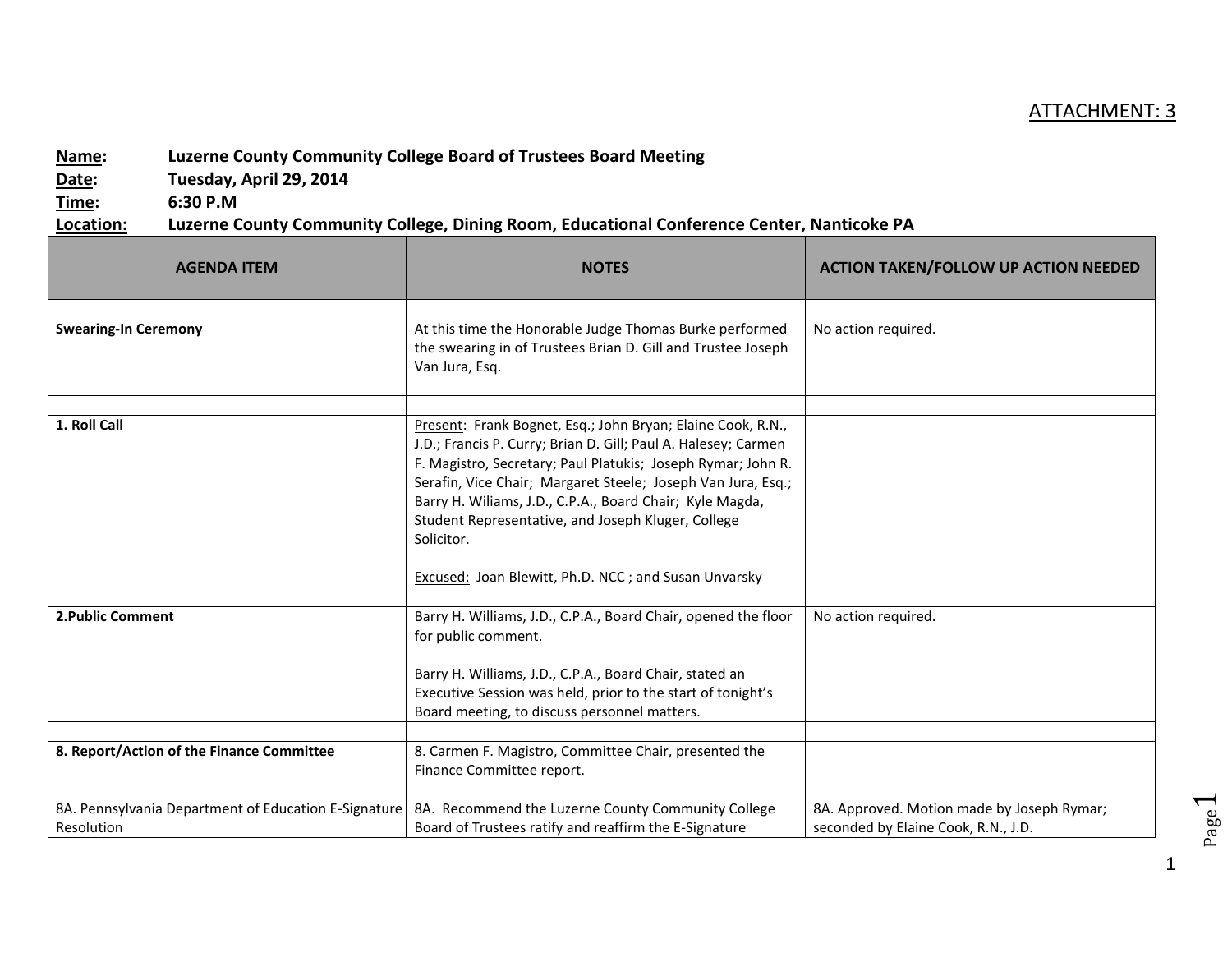|                                                                         | Resolution as presented by the Pennsylvania Department of<br>Education.                                                                                                                                                                                                                                     | Vote was all "yes". Motion carried.                                                                                                                                                                    |
|-------------------------------------------------------------------------|-------------------------------------------------------------------------------------------------------------------------------------------------------------------------------------------------------------------------------------------------------------------------------------------------------------|--------------------------------------------------------------------------------------------------------------------------------------------------------------------------------------------------------|
| 8B. Summary of Payments                                                 | 8B. Recommend the Luzerne County Community College<br>Board of Trustees approve the summary of payments as<br>presented.                                                                                                                                                                                    | 8B. Approved. Motion made John Serafin, Vice<br>Chair; seconded by Paul Halesey.                                                                                                                       |
|                                                                         |                                                                                                                                                                                                                                                                                                             | Vote was all "yes". Motion carried.                                                                                                                                                                    |
| 8C. RFP, Business Management Advisory Services                          | 8C. Recommend the Luzerne County Community College<br>Board of Trustees award the RFP for Business Management<br>Services to Albert B. Melone Company. The fee for fiscal                                                                                                                                   | 8C. Approved. Motion made by Paul Halesey.<br>Motion seconded by John Serafin, Vice Chair.                                                                                                             |
|                                                                         | year 2014-2015 is \$74,600, FY 2015-2016 \$75,700, and FY<br>2016-2017 \$77,200. Subject to an engagement letter                                                                                                                                                                                            | Vote was twelve (12) "yes". One (1) "no" vote<br>submitted by Frank Bognet, Esq. Motion carried.                                                                                                       |
|                                                                         | satisfactory to the College.                                                                                                                                                                                                                                                                                | Frank Bognet, Esq. stated he felt the contract should<br>be for a one (1) year period. Committee Chair<br>Magistro stated the RFP for all professional services<br>is for a period of three (3) years. |
| 8D. Continuation of Employee Retraining<br><b>Opportunities Program</b> | 8D. Recommend the Luzerne County Community College<br>Board of Trustees authorize the continuation of the<br>Employment Retraining Opportunities Program into the<br>Summer/Fall 2014 Semester with an amount not to exceed<br>\$50,000 for both semesters (up to \$50,000 for both<br>semesters combined). | 8D. Approved. Motion made by Francis Curry;<br>seconded by Elaine Cook, R.N., J.D.<br>Vote was all "yes". Motion carried.                                                                              |
| 8E. RFP, Annual Audit Services                                          | 8E. Recommend the Luzerne County Community College<br>Board of Trustees approve the Request for Proposal<br>for Annual Audit Services to be awarded to Maher Duessel.                                                                                                                                       | 8E. Approved. Motion made by Elaine Cook, R.N.,<br>J.D.; seconded by John Bryan.                                                                                                                       |
|                                                                         | The annual fee for each of the three (3) year commitment is<br>\$34,000 for year one, \$34,300 for year two, and \$34,600 for<br>year three.                                                                                                                                                                | Vote was all "yes". Motion carried.                                                                                                                                                                    |
|                                                                         |                                                                                                                                                                                                                                                                                                             |                                                                                                                                                                                                        |
| 3. Approval of February 27, 2013 Board Minutes                          | Barry H. Williams, J.D., C.P.A., Board Chair, requested<br>approval of the February 27, 2014 Board minutes.                                                                                                                                                                                                 | Approved. Motion made by Paul Platukis; seconded<br>by John Serafin, Vice Chair;                                                                                                                       |
|                                                                         |                                                                                                                                                                                                                                                                                                             | Vote was eleven (11) "yes". Brian D. Gill and Joseph<br>Van Jura, Esq. abstained from voting. Motion<br>carried.                                                                                       |
|                                                                         |                                                                                                                                                                                                                                                                                                             |                                                                                                                                                                                                        |

Page  $\boldsymbol{\sim}$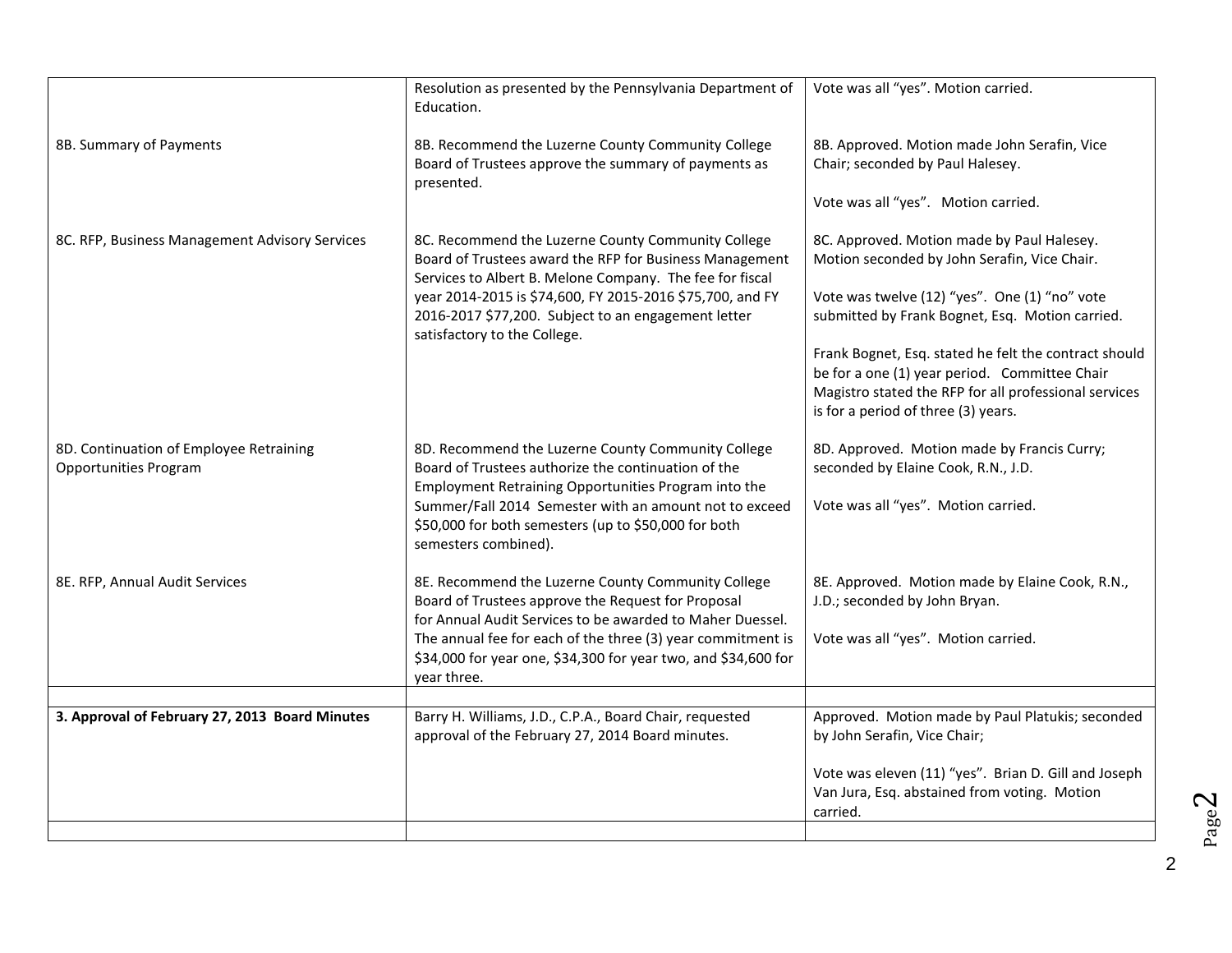| 4. Approval of April 29, 2014 Board Agenda | Barry H. Williams, J.D., C.P.A., Board Chair, requested                                             | Approved. Motion made by John Bryan; seconded |
|--------------------------------------------|-----------------------------------------------------------------------------------------------------|-----------------------------------------------|
|                                            | approval of the April 29, 2014 Board agenda.                                                        | by Elaine Cook, R.N., J.D.                    |
|                                            |                                                                                                     | Vote was all "yes". Motion carried.           |
|                                            |                                                                                                     |                                               |
| 5. Report of Officers and Agents           | Thomas P. Leary, President, welcomed John Kulick,                                                   |                                               |
| President's Report<br>$\circ$              | Instructional Technology Support Specialist, who is in                                              |                                               |
|                                            | attendance as a member of the LCCC Leadership Class of                                              |                                               |
|                                            | 2014.                                                                                               |                                               |
|                                            |                                                                                                     |                                               |
|                                            | In March, the Middle States Commission on Higher                                                    |                                               |
|                                            | Education acted to accept the College's progress report that                                        |                                               |
|                                            | was submitted in December 2013. I would like to commend                                             |                                               |
|                                            | the following individuals for their leadership and hard work                                        |                                               |
|                                            | in preparing the Progress Report led by Dr. Dana Clark,                                             |                                               |
|                                            | Provost and Vice President of Academic Affairs; Graceann                                            |                                               |
|                                            | Platukus, Institutional Research and Planning Director; Dr.                                         |                                               |
|                                            | Janis Wilson Seeley, Social Science/History Department                                              |                                               |
|                                            | Chair/Faculty Associate for Student Learning; and Libby                                             |                                               |
|                                            | Yeager, Curriculum/Program Development Director.                                                    |                                               |
|                                            | Middle States' acceptance of the Progress Report is                                                 |                                               |
|                                            | indicative of the great progress the College has made in                                            |                                               |
|                                            | successfully implementing its Institutional Outcomes                                                |                                               |
|                                            | Assessment process, among other things. Although our                                                |                                               |
|                                            | work on assessment was started in response to                                                       |                                               |
|                                            | recommendations from Middle States, as we now know, our                                             |                                               |
|                                            | continued focus on these objectives is vitally important to                                         |                                               |
|                                            | our ongoing success and the success of our students. As we                                          |                                               |
|                                            | complete the final stages of our first five-year cycle for this                                     |                                               |
|                                            | plan, the Assessment Leaders and Assessment Council are                                             |                                               |
|                                            | reviewing the current process to identify areas of                                                  |                                               |
|                                            | improvement. Changes to the process to address those                                                |                                               |
|                                            | areas will be implemented within the next five-year cycle.                                          |                                               |
|                                            | These process improvements, and other College outcomes,                                             |                                               |
|                                            | will be included in our Middle States Periodic Review Report<br>that we will submit in Spring 2016. |                                               |
|                                            |                                                                                                     |                                               |
|                                            | The College continues to work to enhance the Early College                                          |                                               |
|                                            | Program for regional high school juniors and seniors. The                                           |                                               |

Page ო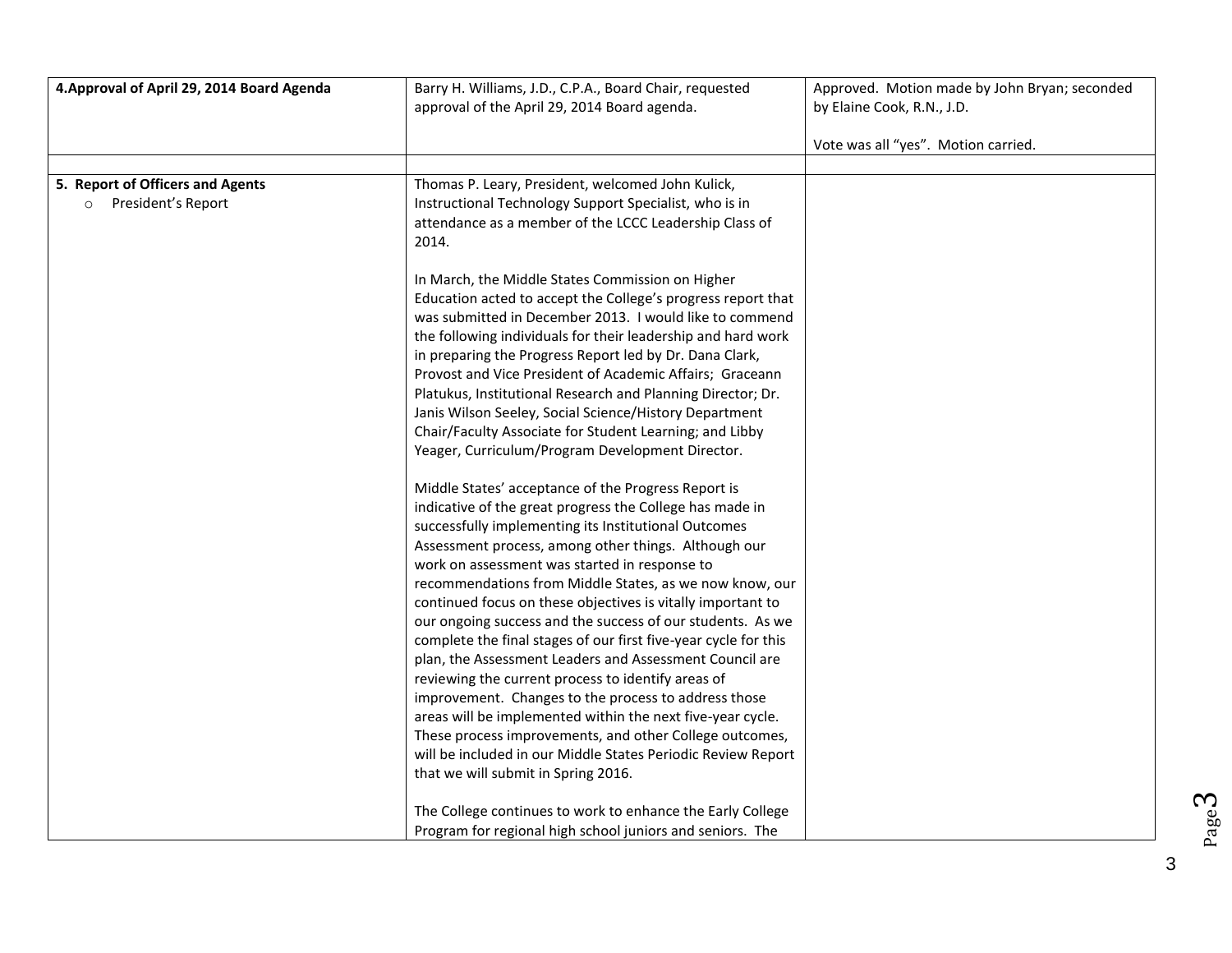President recently visited Northwest Area, Coughlin, Wilkes Barre Career Tech and West Side Career Tech schools to speak at student assemblies on the importance and value of higher education. The President encouraged students to pursue additional training and education beyond a high school diploma, and informed them of options available to them. In addition, college staff are in discussions with Lycoming Career & Technology Center officials regarding courses to offer at their institution, including Technical areas such as Automotive, Culinary, Medical Terminology, Electrical, Drafting and Plumbing.

A Student Open Forum will be held to seek student feedback on College programs and services, and also to share with students plans the College has in place for the next academic year, including tuition changes and enhanced support services.

The College will hold our annual Legislative Information Breakfast this Friday, May 2, 2014. Regional legislators will join with members of the College staff, the Board of Trustees, and Elizabeth Bolden, the recently appointed President/CEO of the Pennsylvania Commission for Community Colleges, to hear up -to -date information on community college budget and legislative needs. The Commission continues to advocate for an increase in operational funding for community colleges from the state. The proposed budget for 2014/2015 includes only level funding for community colleges. This is the 4th year in a row that the colleges are slated not to receive an increase.

The College will hold its  $46<sup>th</sup>$  annual Commencement Ceremony on May 22, 2014, at the Mohegan Sun Arena. Approximately 900 students are scheduled to graduate this spring. Sandy Hook Elementary School first grade teacher Kaitlin Roig will serve as Principal Speaker. During the Sandy Hook Elementary School shooting in 2012, Ms. Roig acted quickly to lock her students and herself in a small bathroom, sparing the fifteen children in her first grade class from harm. Ms. Roig will address this year's graduates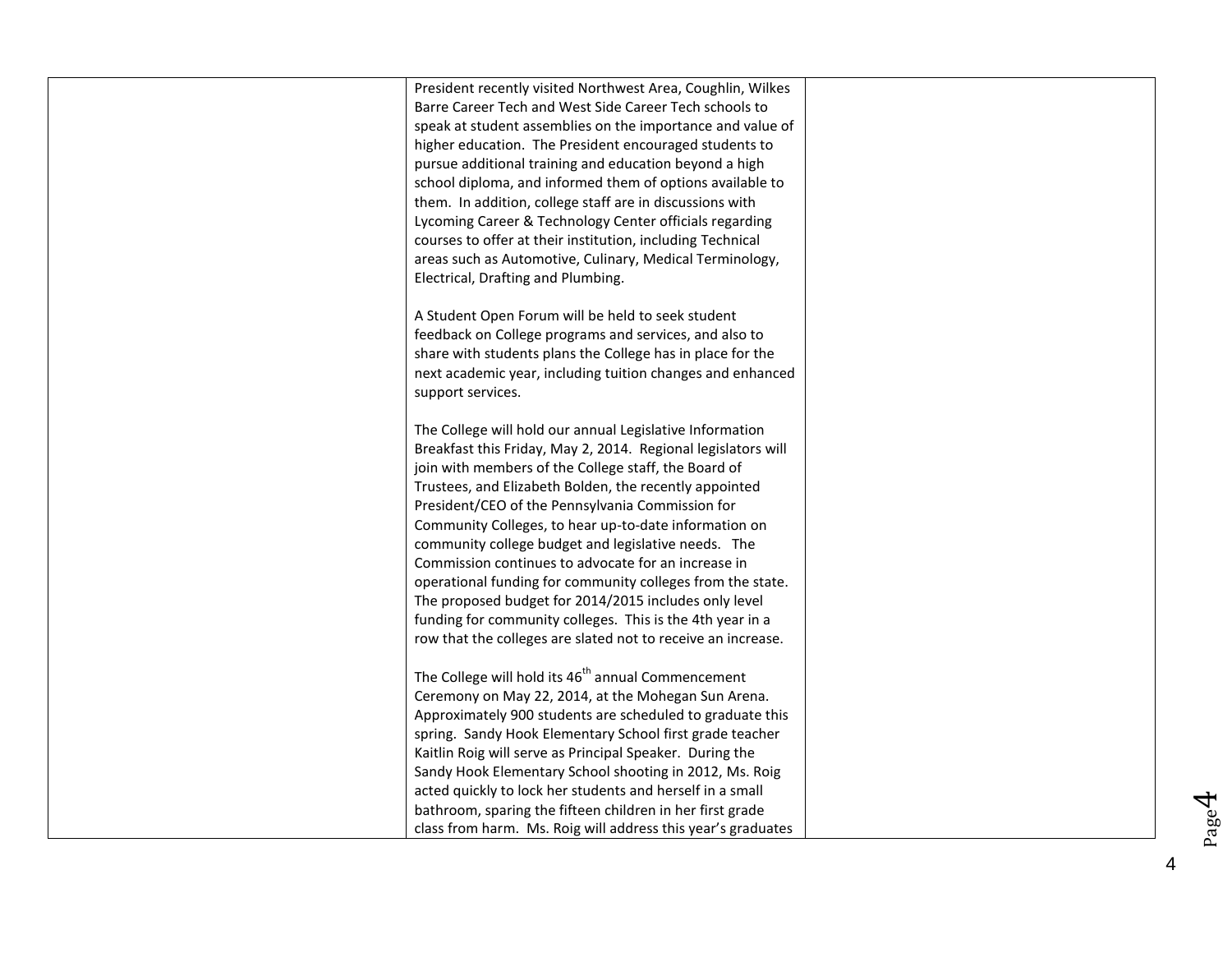| on the importance of recognizing that each of us has the                                                        |  |
|-----------------------------------------------------------------------------------------------------------------|--|
| power to make a difference in the lives of others.                                                              |  |
|                                                                                                                 |  |
| At this time President Leary expressed his appreciation to a                                                    |  |
| number of staff for their expert handling of the recent                                                         |  |
| situation involving a threat received against the College. In                                                   |  |
| response to the incident, the College followed the                                                              |  |
| established Emergency Response procedure and succeeded                                                          |  |
| in evacuating the campus in a safe and orderly fashion.                                                         |  |
| Thanks was extended to Security, Information Technology,                                                        |  |
| College Relations and Marketing staff, who worked together                                                      |  |
| to communicate to staff and students in a prompt and                                                            |  |
| efficient manner on the College closing and subsequent                                                          |  |
| updates. The College is in the process of reviewing the                                                         |  |
| Response Procedure to identify any areas that can be                                                            |  |
| improved upon. At this time, the investigation into the                                                         |  |
| threat remains ongoing by law enforcement officials. No                                                         |  |
| further updates have been provided to the College.                                                              |  |
|                                                                                                                 |  |
| At this time Board Chair Williams and President Leary<br>recognized LCCC student leaders and commended them for |  |
| their dedication and commitment to their education and                                                          |  |
| the outstanding leadership skills they have demonstrated                                                        |  |
| through their various committees and activities.                                                                |  |
|                                                                                                                 |  |
| LCCC Board of Trustees Student Representative - Kyle                                                            |  |
| Magda, Student Representative, LCCC Board of Trustees.                                                          |  |
|                                                                                                                 |  |
| All-Pennsylvania Academic Team - Tara Warnig, All-                                                              |  |
| Pennsylvania Academic Team; and Merissa Sims, All-                                                              |  |
| Pennsylvania Academic Team                                                                                      |  |
|                                                                                                                 |  |
| Phi Theta Kappa Honor Society Leaders - Tara Warnig,                                                            |  |
| President, Phi Theta Kappa, Beta lota Rho;                                                                      |  |
| Merissa Sims, Vice President of Leadership, Phi Theta                                                           |  |
| Kappa, Beta Iota Rho; Frederick Bodman, Vice President of                                                       |  |
| Fellowship, Phi Theta Kappa, Beta Iota Rho; Victoria                                                            |  |
| Washick, Vice President of Scholarship, Phi Theta Kappa,                                                        |  |
| Beta lota Rho; and Stephanie Swartz, Recording Secretary,                                                       |  |
| Phi Theta Kappa, Beta lota Rho.                                                                                 |  |

Page  $5$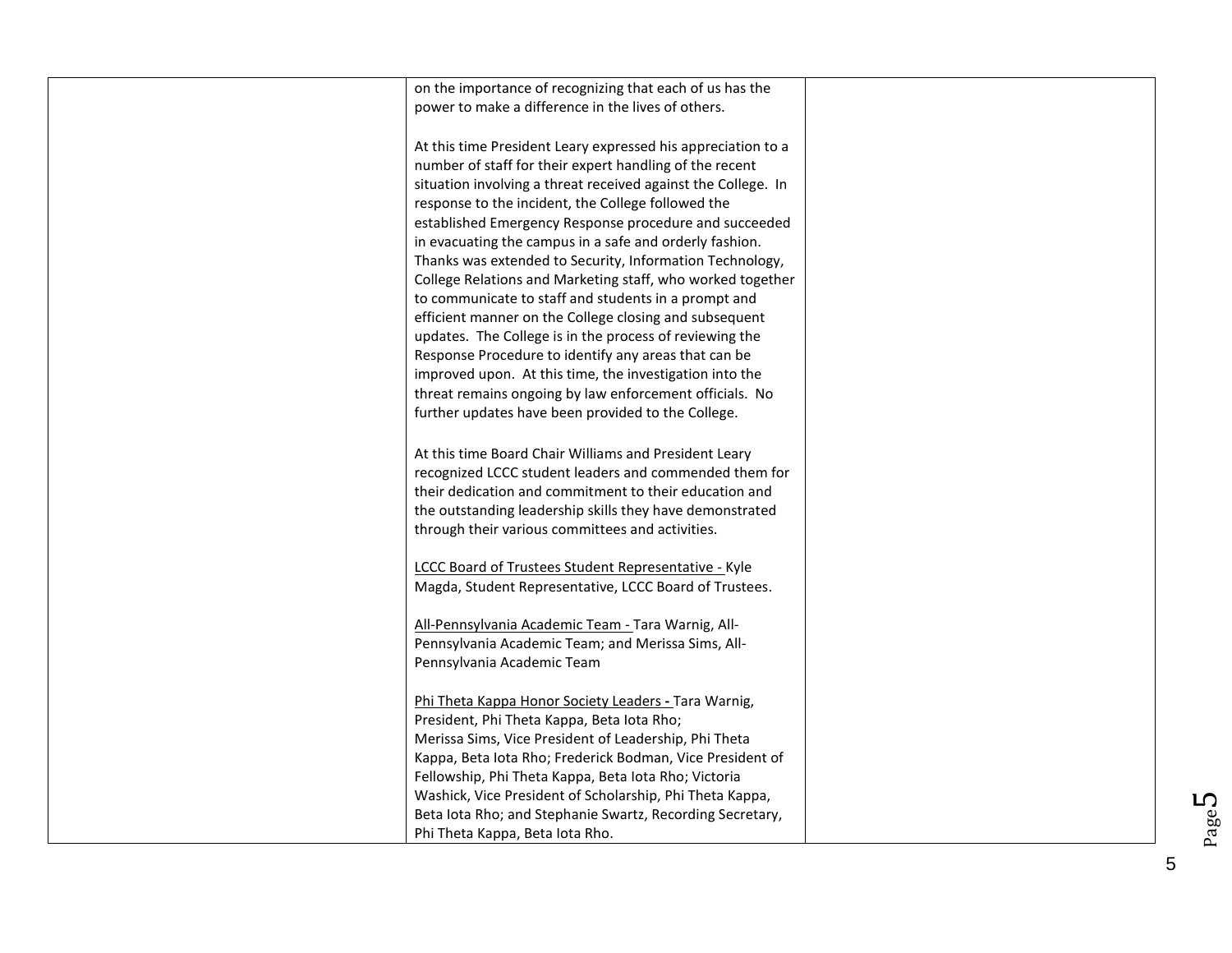| <b>LCCC Student Government Association Leaders - Merissa</b><br>Sims, President, Student Government Association<br>Michelle Gitkos - Vice President, Student Government<br>Association; Victoria Washick, Secretary, Student<br>Government Association; Vestina Stere, Treasurer, Student<br>Government Association; Melissa Eipper, Sophomore Class<br>Representative, Student Government Association; Kyle<br>Magda, Freshman Class Representative, Student<br>Government Association; and Christine Dougher, Part Time<br>Student Representative, Student Government Association. |                                                                             |
|--------------------------------------------------------------------------------------------------------------------------------------------------------------------------------------------------------------------------------------------------------------------------------------------------------------------------------------------------------------------------------------------------------------------------------------------------------------------------------------------------------------------------------------------------------------------------------------|-----------------------------------------------------------------------------|
| LCCC Professional Development Day Student Speakers -<br>Kyle Magda, October 2013 In-Service Student Speaker<br>Victoria Washick, January 2014 In-Service Speaker<br>Melissa Eipper, March 2014 In-Service Speaker                                                                                                                                                                                                                                                                                                                                                                    |                                                                             |
| Joseph Gasper presented the February Monthly Report for<br>the Period Ending February 28, 2014.                                                                                                                                                                                                                                                                                                                                                                                                                                                                                      |                                                                             |
| Compared to the prior fiscal year the Current Fund Income<br>of \$28,014,000 is up 2.21% and Expenses of \$22,071,000<br>are down 4.92%. Bookstore Income is down \$177,000, a<br>decrease of 4.95% and the Expenses \$50,000, a 1.63%<br>decrease. Food Service Income decreased \$22,000 or 7.75%<br>and expenses increased \$12,000 or 4.44%. Plant Fund<br>Income is down \$706,000 and Expenditures have increased<br>\$47,000.                                                                                                                                                 |                                                                             |
| As noted on page 1 of 6 of the Supplement Report when<br>compared to prior year Tuition Income increased<br>\$1,169,000 or 8.50% and the Price and Volume Variances<br>are listed on the report. General Service Fees increased                                                                                                                                                                                                                                                                                                                                                      |                                                                             |
| revenue is down \$20,000 due to a drop in Contract Training.<br>Elimination of the RISE program accounts for the Project<br>RISE variance. Non-Sponsor Income is up \$116,000 due to<br>the tuition rate increase implemented this year. The timing<br>of the payment accounts for the decrease to the county                                                                                                                                                                                                                                                                        |                                                                             |
|                                                                                                                                                                                                                                                                                                                                                                                                                                                                                                                                                                                      | 19.42% due to the rate increase. Continuing Education net<br>appropriation. |

Page6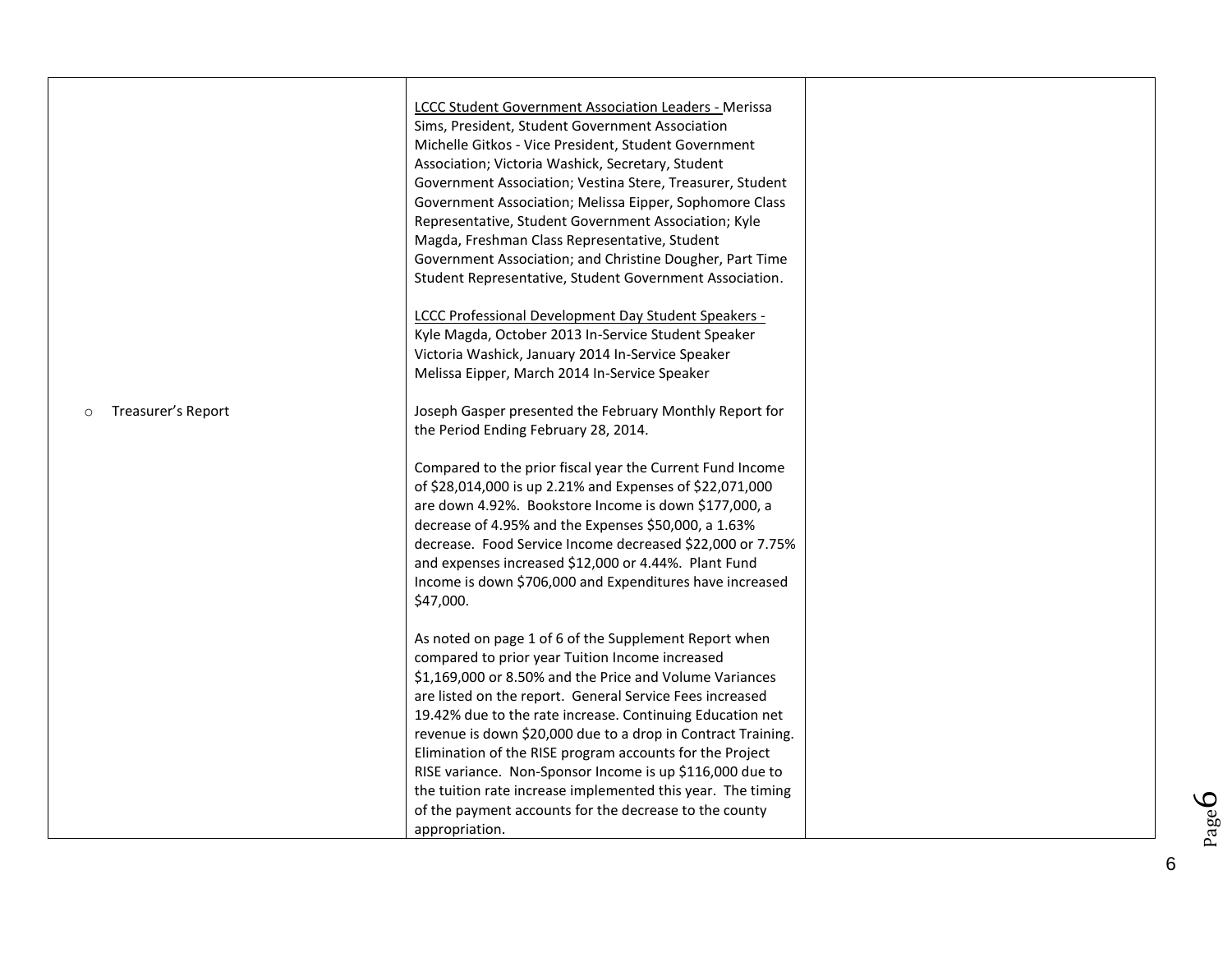|                                     | Current Fund Expenditures- Salaries and Fringe Benefits are<br>down when compared to the prior year. The decrease in<br>expense of \$999,000 is due to the Early Retirement<br>Incentive being paid from the Restricted Fund this fiscal<br>year. The ADP Upgrade for the HR Active Census<br>component has increased the Bank Service / Collection<br>expense. The Postage decrease is due to the timing of<br>payments. Telephone expense is down due to the rate<br>reduction. Advertising increased for this period due to a<br>heavier push for the Spring Semester and the Cooking<br>Show. Utilities are up due to increased usage for this same<br>period and an increase in the market rates. |  |
|-------------------------------------|--------------------------------------------------------------------------------------------------------------------------------------------------------------------------------------------------------------------------------------------------------------------------------------------------------------------------------------------------------------------------------------------------------------------------------------------------------------------------------------------------------------------------------------------------------------------------------------------------------------------------------------------------------------------------------------------------------|--|
|                                     | Bookstore Report: The long term investment accounts for<br>the decrease in Interest Income. Textbook sales are in line<br>with the current enrollment. Expenses for Fringe Benefits<br>and Salaries are down due to the reduction of staff. Based<br>on the prior and current year enrollment, textbook and<br>other related Purchases were adjusted accordingly.                                                                                                                                                                                                                                                                                                                                      |  |
|                                     | Food Service: Food Sales have increased \$5,000 or 2.27%.<br>The sign on bonus received in the prior year accounts for<br>the decrease in Vending Machine Income. Fringe Benefits<br>increased due to mandatory increases and the Salaries<br>increased due to the filling of the part time vacancies. Price<br>increases account for the Food Supplies variance.                                                                                                                                                                                                                                                                                                                                      |  |
|                                     | Plant Fund: Timing of the transfer accounts for the variance<br>in Capital Fees. The variance in the County Appropriation is<br>due to the timing of the payment for. Additional IT<br>equipment accounts for the Equipment Lease variance.                                                                                                                                                                                                                                                                                                                                                                                                                                                            |  |
| <b>Foundation Report</b><br>$\circ$ | Sandra Nicholas noted funding for the Early College<br>Program for our local high school students. We have done<br>fundraising under the Educational Improvement Tax Credit<br>program which has helped our students coming from<br>Hazleton, Pittston, and Nanticoke school districts. The<br>Foundation has been successful in their fundraising so this<br>fall the program will be expanded to Hanover and Wilkes<br>Barre city. In 2015 the program will be expanded to                                                                                                                                                                                                                           |  |

Page7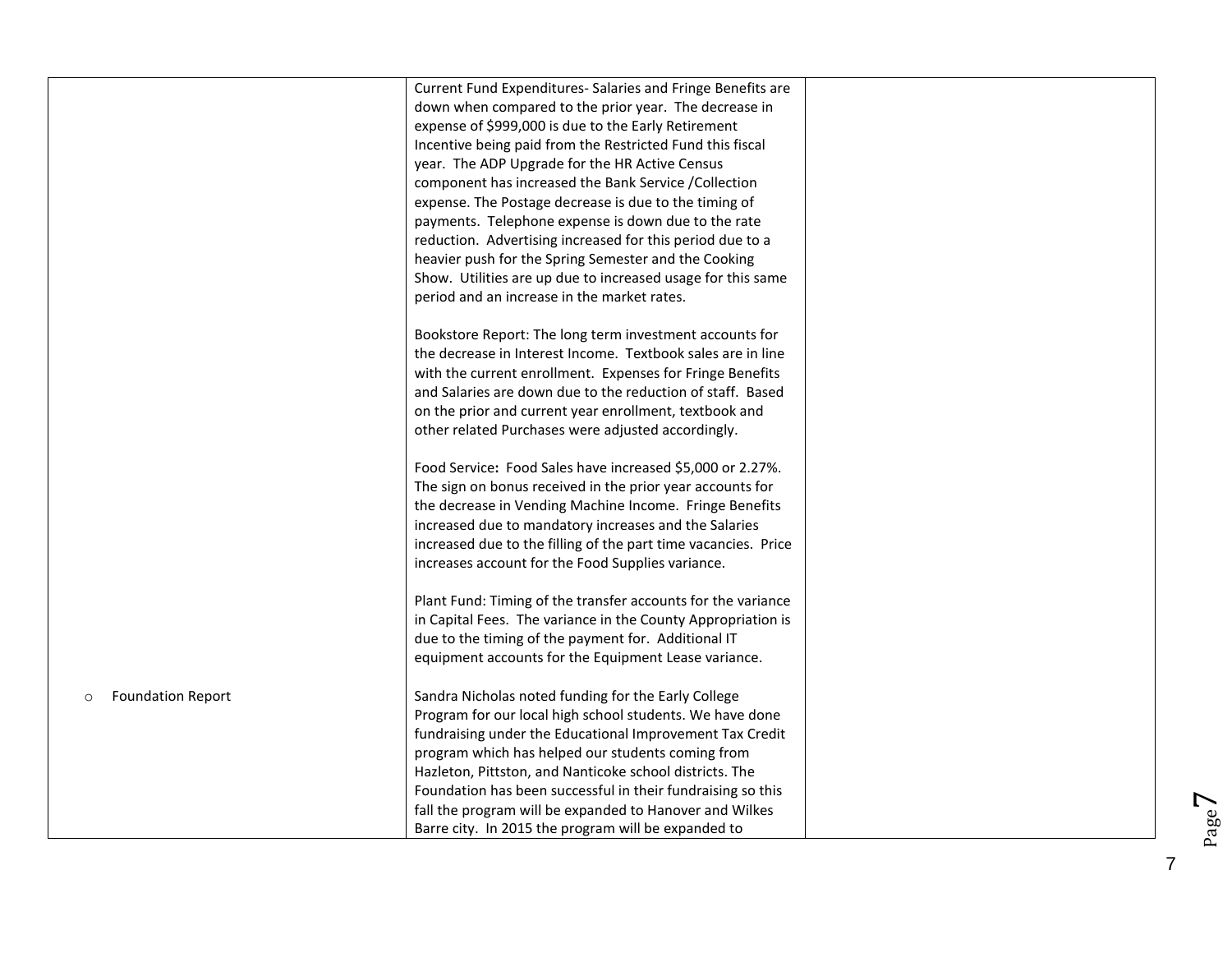|                                              | Wyoming Valley West and the Berwick area school district.                                                                                                                                                                                                                                                                                                                                                                                                                                                                                               |                                                                                                                                                                                                     |
|----------------------------------------------|---------------------------------------------------------------------------------------------------------------------------------------------------------------------------------------------------------------------------------------------------------------------------------------------------------------------------------------------------------------------------------------------------------------------------------------------------------------------------------------------------------------------------------------------------------|-----------------------------------------------------------------------------------------------------------------------------------------------------------------------------------------------------|
|                                              | Ms. Nicholas noted two grants were recently approved for<br>the Central Susquehanna Community Foundation. A \$4,000<br>grant will go towards the Berwick Industrial Development<br>Authority that will help pay for the utility costs for our<br>operations in their building. A \$19,000 for a CNA job<br>training program which will be operated out of our Berwick<br>Center, this will provide scholarships for 14 low income<br>rural students that will be trained in geriatric CNA.<br>The Foundation is in the process of reviewing scholarship |                                                                                                                                                                                                     |
|                                              | applications. There are 136 scholarships that will be<br>awarding and 80 renewal scholarships.                                                                                                                                                                                                                                                                                                                                                                                                                                                          |                                                                                                                                                                                                     |
| Student Representative Report<br>$\circ$     | Kyle Magda, Student Representative, provided an overview<br>the 2013-2014 student activities. Activities included the 1st<br>Annual Pride Day, LCCC Hunger Banquet, Beatles 50 <sup>th</sup><br>Anniversary Celebration and the Welcome Back Bash.                                                                                                                                                                                                                                                                                                      |                                                                                                                                                                                                     |
|                                              | At this time, Mr. Magda thanked President Leary for<br>appointing him to serve as the Student Representative on                                                                                                                                                                                                                                                                                                                                                                                                                                         |                                                                                                                                                                                                     |
|                                              | the Board of Trustees. Thanks were extended to the Board<br>for giving Mr. Magda the opportunity to be a member of the<br>Luzerne County Community College Board of Trustees.                                                                                                                                                                                                                                                                                                                                                                           |                                                                                                                                                                                                     |
|                                              |                                                                                                                                                                                                                                                                                                                                                                                                                                                                                                                                                         |                                                                                                                                                                                                     |
| 6. Report/Action of the Executive Committee  | 6. Board Chair Williams presented the Executive Committee<br>report.                                                                                                                                                                                                                                                                                                                                                                                                                                                                                    |                                                                                                                                                                                                     |
| 6A. Ratification of Capital Projects Funding | 6A. Recommend the Luzerne County Community College<br>Board of Trustees ratify and reaffirm the College's<br>capital cash project and, upon PDE approval of the                                                                                                                                                                                                                                                                                                                                                                                         | 6. Approved. Motion made by Board Chair Williams;<br>seconded by John Bryan.                                                                                                                        |
|                                              | capital cash project funding match, authorize a transfer of<br>the Unallocated Net Assets in the Unrestricted Current Fund<br>to the Plant Fund to be restricted for the matching funds<br>required for the completion of the Capital Project approved<br>by the Pennsylvania Department of Education, with the                                                                                                                                                                                                                                         | On the question, Elaine Cook, R.N., J.D., inquired<br>whether these projects would have to be done<br>anyway; without the capital funding. Board Chair<br>Williams confirmed that would be correct. |
|                                              | College being responsible for an amount not to exceed<br>\$450,472.                                                                                                                                                                                                                                                                                                                                                                                                                                                                                     | Vote was all "yes". Motion carried.                                                                                                                                                                 |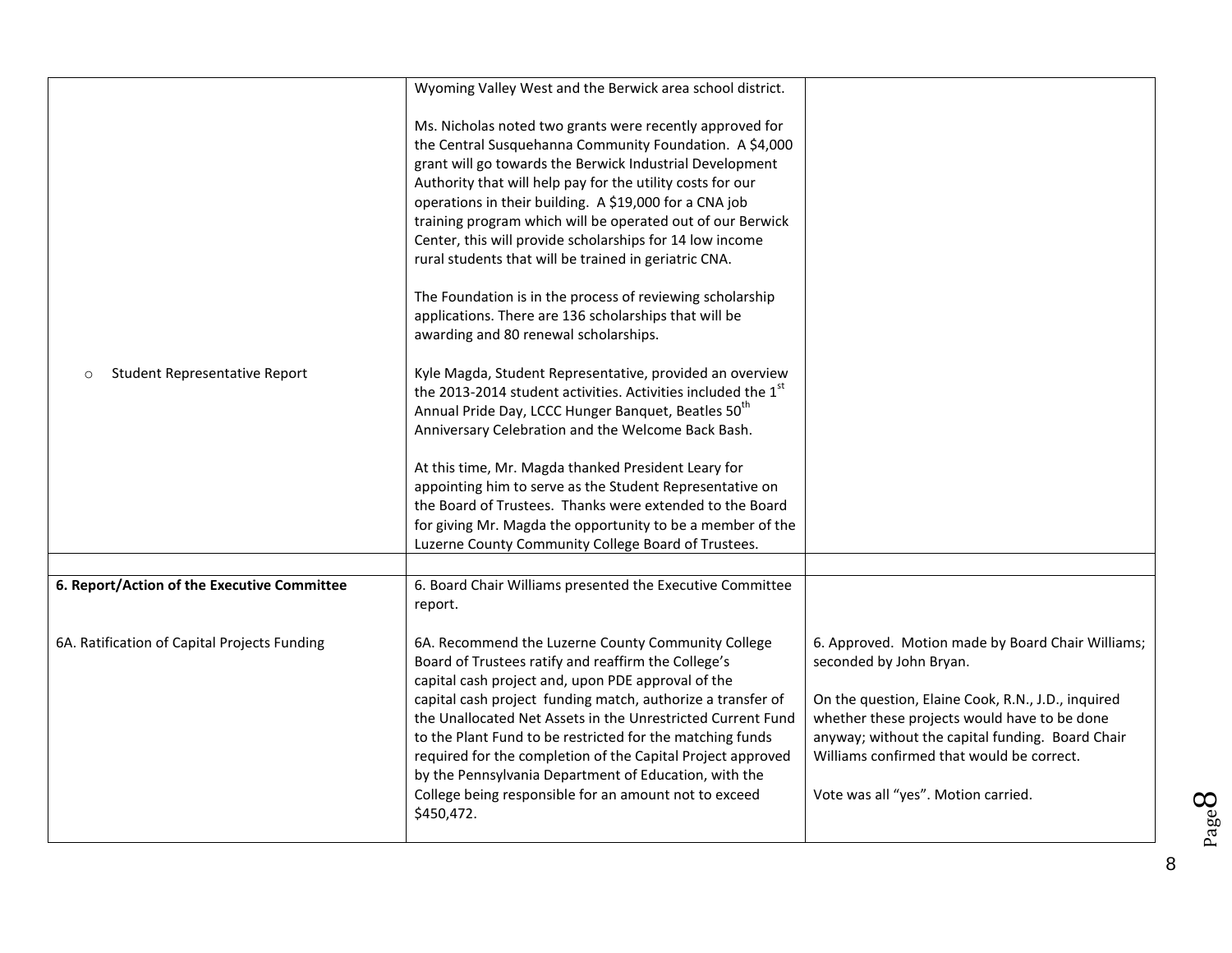| 6B. Ratification of Amendment to Contract                          | 6B. Recommend that the Luzerne County Community<br>College Board of Trustees approve an amendment to the<br>President's Contract.                                                                                                                                                        | 6B. Approved. Motion made by Board Chair<br>Williams; seconded by John Serafin.<br>On the question, Elaine Cook, R.N., J.D., asked if<br>there were any additional changes to the contract.<br>Board Chair Williams stated there were no<br>additional changes to the President's contract.<br>Vote was eleven (11) "yes". Both Brian D. Gill and<br>Joseph Van Jura, Esq. abstained from voting. |
|--------------------------------------------------------------------|------------------------------------------------------------------------------------------------------------------------------------------------------------------------------------------------------------------------------------------------------------------------------------------|---------------------------------------------------------------------------------------------------------------------------------------------------------------------------------------------------------------------------------------------------------------------------------------------------------------------------------------------------------------------------------------------------|
|                                                                    |                                                                                                                                                                                                                                                                                          | Motion carried.                                                                                                                                                                                                                                                                                                                                                                                   |
| 7. Report/Action of the Academic Committee                         | 7. Paul Platukis, Committee Chair, presented the following<br>Academic Committee report.                                                                                                                                                                                                 |                                                                                                                                                                                                                                                                                                                                                                                                   |
| 7A. Approval of Honorary Doctorate                                 | 7A. Recommend the Luzerne County Community College<br>Board of Trustees award the honorary degree of Doctor of<br>Public Service (D.P.S.) to Kaitlin Roig to be presented at the<br>46 <sup>th</sup> Annual LCCC Commencement Ceremony on Thursday,<br>May 22, 2014.                     | 7A-Approved. Motion made by Paul Platukis,<br>Committee Chair; seconded by John Bryan.<br>Vote was all "yes". Motion carried.                                                                                                                                                                                                                                                                     |
| 7B. Approval of Professor Emeritus                                 | 7B. Recommend the Luzerne County Community College<br>Board of Trustees approve the title of Professor Emeritus<br>2014 be bestowed upon Deborah Boyson.                                                                                                                                 | 7B. Approved. Motion made by Paul Platukis,<br>Committee Chair; seconded by Francis Curry.<br>Vote was all "yes". Motion carried.                                                                                                                                                                                                                                                                 |
| 7C. Approval of Program Additions, Deletions, and<br>Modifications | 7C. Recommend the Luzerne County Community College<br>Board of Trustees approve the Program Additions, Deletions<br>and Modifications included in the Board packets.                                                                                                                     | 7C. Approved. Motion made by Paul Platukis,<br>Committee Chair; seconded by John Bryan.<br>Vote was all "yes". Motion carried.                                                                                                                                                                                                                                                                    |
|                                                                    |                                                                                                                                                                                                                                                                                          |                                                                                                                                                                                                                                                                                                                                                                                                   |
| 9. Report/Action of the Human Resources<br><b>Committee</b>        | Paul Halesey, Committee Chair, presented the following<br>Human Resources Committee report.                                                                                                                                                                                              |                                                                                                                                                                                                                                                                                                                                                                                                   |
| 9A. Approval of Faculty Promotions                                 | 9. Recommend the Luzerne County Community College<br>approve the following faculty members for promotion:<br>Professor: Mark Choman, Sheila Davis, Maryann Kovalewski<br>Associate Professor: Tracy Glaser, Alexandria Hollock,<br>Christina Simon<br><b>Instructor: Robert Armillei</b> | 9. Approved. Motion made by Paul Halesey,<br>Committee Chair; seconded by Francis Curry.<br>Vote was all "yes". Motion carried.                                                                                                                                                                                                                                                                   |